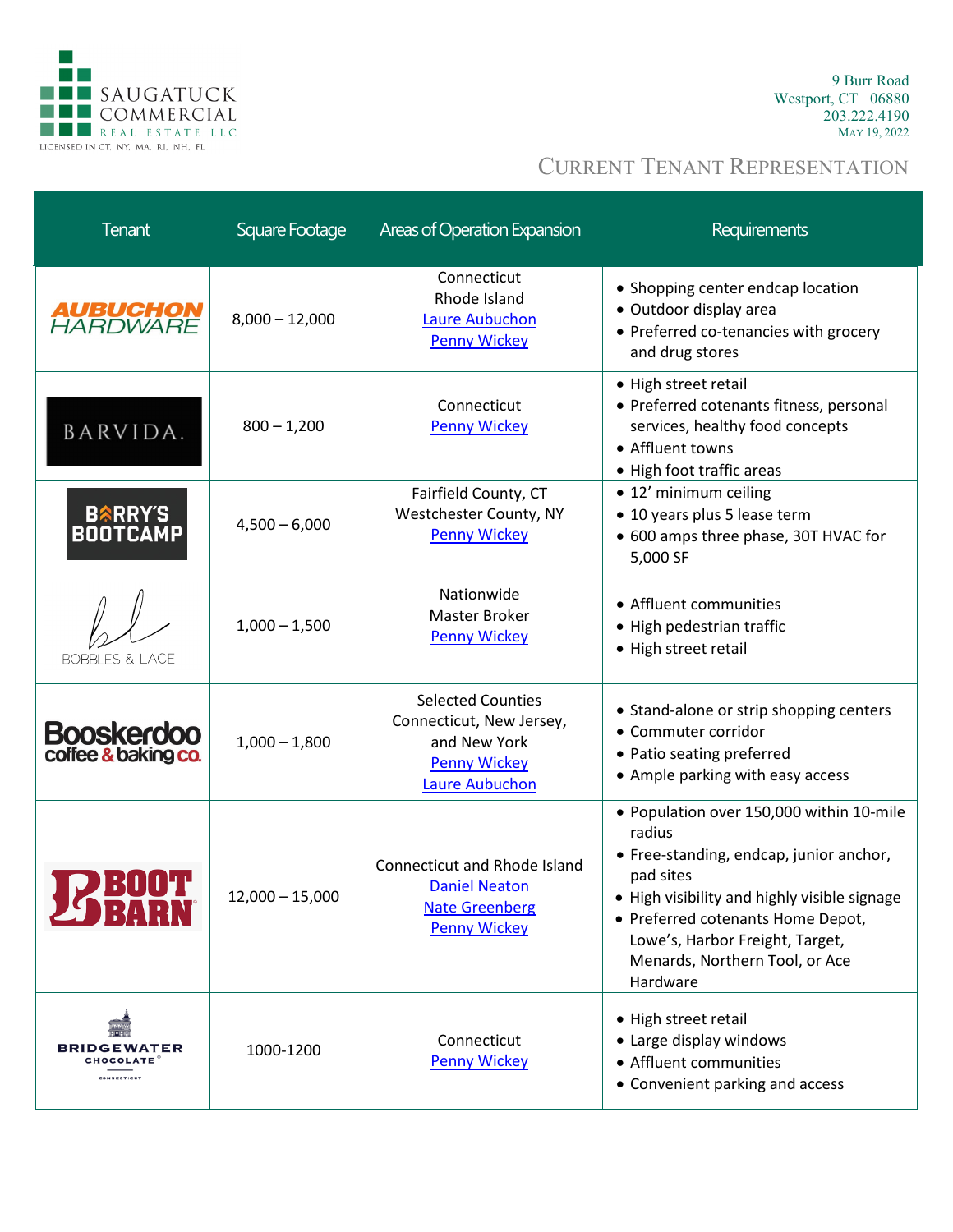

9 Burr Road Westport, CT 06880 203.222.4190 MAY 19, 2022

| <b>Tenant</b>                                      | Square Footage                    | Areas of Operation Expansion                                                                            | Requirements                                                                                                                                                              |
|----------------------------------------------------|-----------------------------------|---------------------------------------------------------------------------------------------------------|---------------------------------------------------------------------------------------------------------------------------------------------------------------------------|
| charles<br><b>SCHWAB</b>                           | $1,500 - 5,000$                   | Connecticut<br><b>Penny Wickey</b>                                                                      | • Ground floor premises<br>• 3 to 4 offices, reception, equipment,<br>and kitchen areas<br>• Good visibility and customer parking                                         |
|                                                    | $1\frac{1}{2}$ - 2 Acres          | Connecticut<br><b>Daniel Neaton</b>                                                                     | • Signalized intersections<br>• Zoned for service stations<br>• Existing gas stations considered<br>• Prefers purchase, will ground lease                                 |
|                                                    | $12,900 - 14,600$<br>1.5 Acre Pad | All Connecticut Counties<br>(excluding Fairfield County)<br><b>Daniel Neaton</b><br><b>Penny Wickey</b> | • Free standing, parking for 80 vehicles<br>• Drive-through capability<br>• Signalized access                                                                             |
| OR MATI                                            | $3 - 6$ Acres                     | Connecticut<br><b>Penny Wickey</b>                                                                      | • Memory care/assisted living<br>• Purchase only<br>• Affluent communities<br>• Sewer service required                                                                    |
|                                                    | $900 - 1,200$                     | Fairfield County, CT<br>Westchester County, NY<br><b>Penny Wickey</b>                                   | • Commuter corridors<br>• Drop-off/pick up locations<br>• Daily needs cotenants<br>• Easy storefront parking                                                              |
| geedwill                                           | 1,500<br>$10,000 - 20,000$        | Connecticut<br><b>Daniel Neaton</b>                                                                     | • Donation centers or full retail stores<br>with donation centers.<br>• Will purchase or lease<br>• Pad sites and in some cases, inline<br>• Freestanding or end caps     |
| <b>HAND &amp; STONE®</b><br>MASSAGE AND FACIAL SPA | $2,000 - 3,500$                   | Connecticut,<br>Westchester and<br>Dutchess Counties, NY<br><b>Daniel Neaton</b><br><b>Penny Wickey</b> | • Power or lifestyle centers<br>• Minimum 25' frontage<br>• 100,000+ population (in 15 minutes)<br>$\bullet$ MHHI \$65,000, average age 42                                |
|                                                    | $1,200 - 1,800$                   | Connecticut<br>Putnam, Dutchess and<br>Orange Counties, NY<br><b>Daniel Neaton</b>                      | • Minimum 20' frontage<br>• Outdoor seating strongly preferred,<br>shared space is acceptable<br>• Prefers endcaps or pads, will consider<br>in-line with good visibility |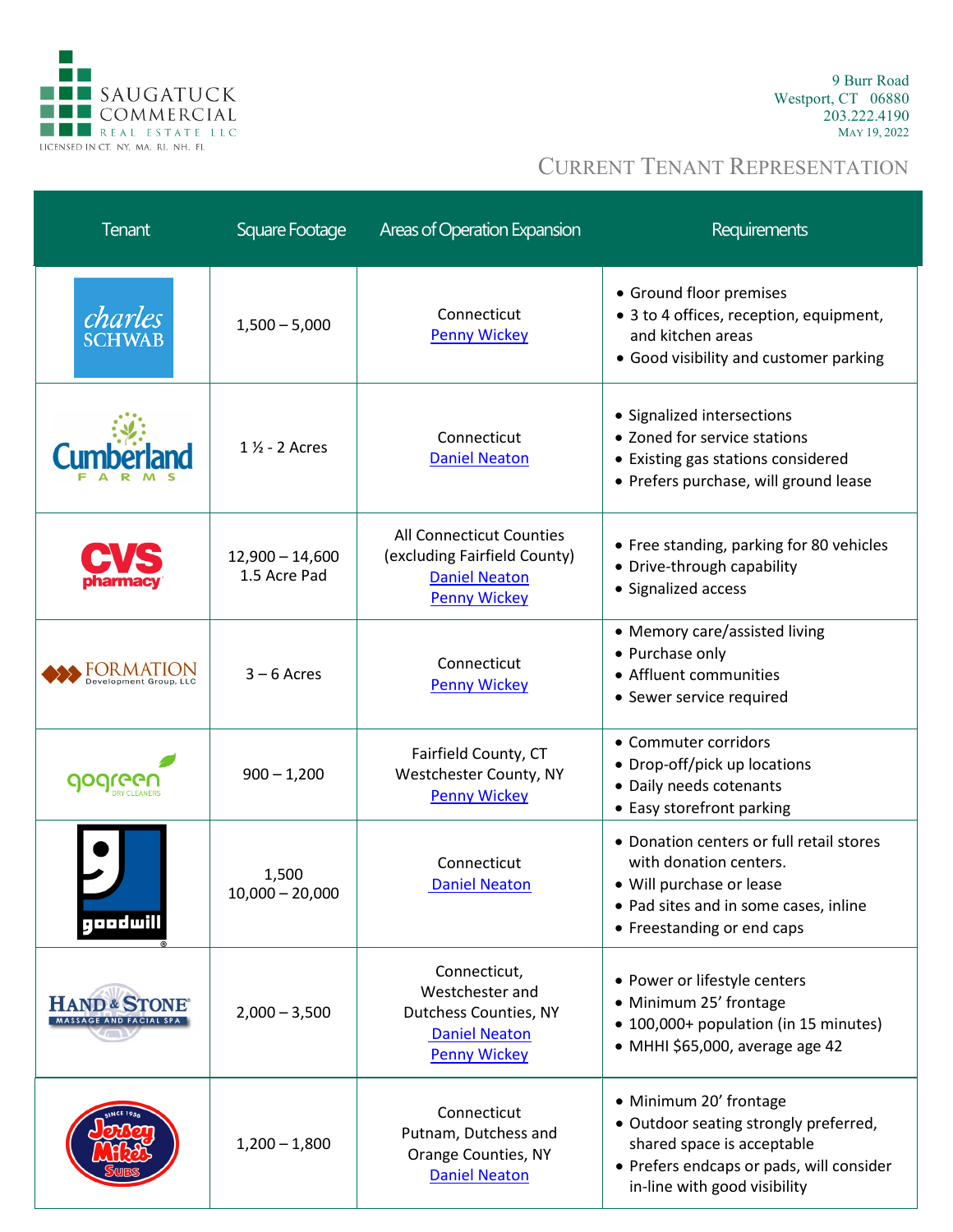

9 Burr Road Westport, CT 06880 203.222.4190 MAY 19, 2022

| <b>Tenant</b>     | Square Footage  | Areas of Operation Expansion                                                                                        | <b>Requirements</b>                                                                                                                                                                       |
|-------------------|-----------------|---------------------------------------------------------------------------------------------------------------------|-------------------------------------------------------------------------------------------------------------------------------------------------------------------------------------------|
| <b>TEC</b>        | $2,000 - 3,200$ | Connecticut<br><b>Penny Wickey</b><br><b>Daniel Neaton</b>                                                          | • .75-acre minimum pad site<br>• Neighborhood strip/endcap<br>• Heavy commuter corridors<br>• Preferred cotenants - Walmart, BJ's,<br>Costco, Home Depot, Lowe's                          |
| ilwins            | $1,000 - 1,200$ | Connecticut, Florida, Georgia<br>Mid-Atlantic and New England<br><b>Penny Wickey</b>                                | • Affluent markets, tourist areas, town<br>centers<br>• Heavy pedestrian traffic, especially<br>evening<br>• Preferred co-tenancies - restaurants,<br>movie theatres, public event spaces |
| assage Envy       | $2,400 - 3,200$ | Connecticut<br><b>Penny Wickey</b>                                                                                  | • Affluent markets<br>• Grocer anchored centers<br>• Preferred cotenants -health and<br>wellness/personal services cotenants                                                              |
| <b>EST. 2019</b>  | 800-1,000       | <b>Fairfield County</b><br><b>Penny Wickey</b>                                                                      | • Heavy pedestrian and vehicular traffic<br>• Excellent visibility<br>• Town center locations                                                                                             |
| <b>AUTO PARTS</b> | $6,500 - 8,000$ | Connecticut, Massachusetts,<br>Rhode Island<br><b>Nate Greenberg</b><br><b>Daniel Neaton</b><br><b>Penny Wickey</b> | • Strong retail and commuter corridors<br>• Will do pad sites, endcaps in strip<br>centers<br>• Excellent visibility and branding                                                         |
| OVME              | $1,500 - 2,500$ | Connecticut<br>Westchester County, NY<br><b>Penny Wickey</b><br><b>Nate Greenberg</b>                               | • Affluent Communities<br>• Lifestyle Centers with High End Fitness                                                                                                                       |
| rtisserie         | $1,100 - 2,000$ | Connecticut<br><b>Laure Aubuchon</b><br><b>Penny Wickey</b>                                                         | • Urban, affluent population<br>• Good visibility<br>• Ample parking                                                                                                                      |
| <b>OBEKS</b>      | $800 - 1,200$   | Connecticut<br><b>Penny Wickey</b>                                                                                  | • Heavily travelled retail and commuter<br>corridors<br>• Affluent, educated, health-conscious<br>demographic<br>• Excellent visibility, easy access                                      |